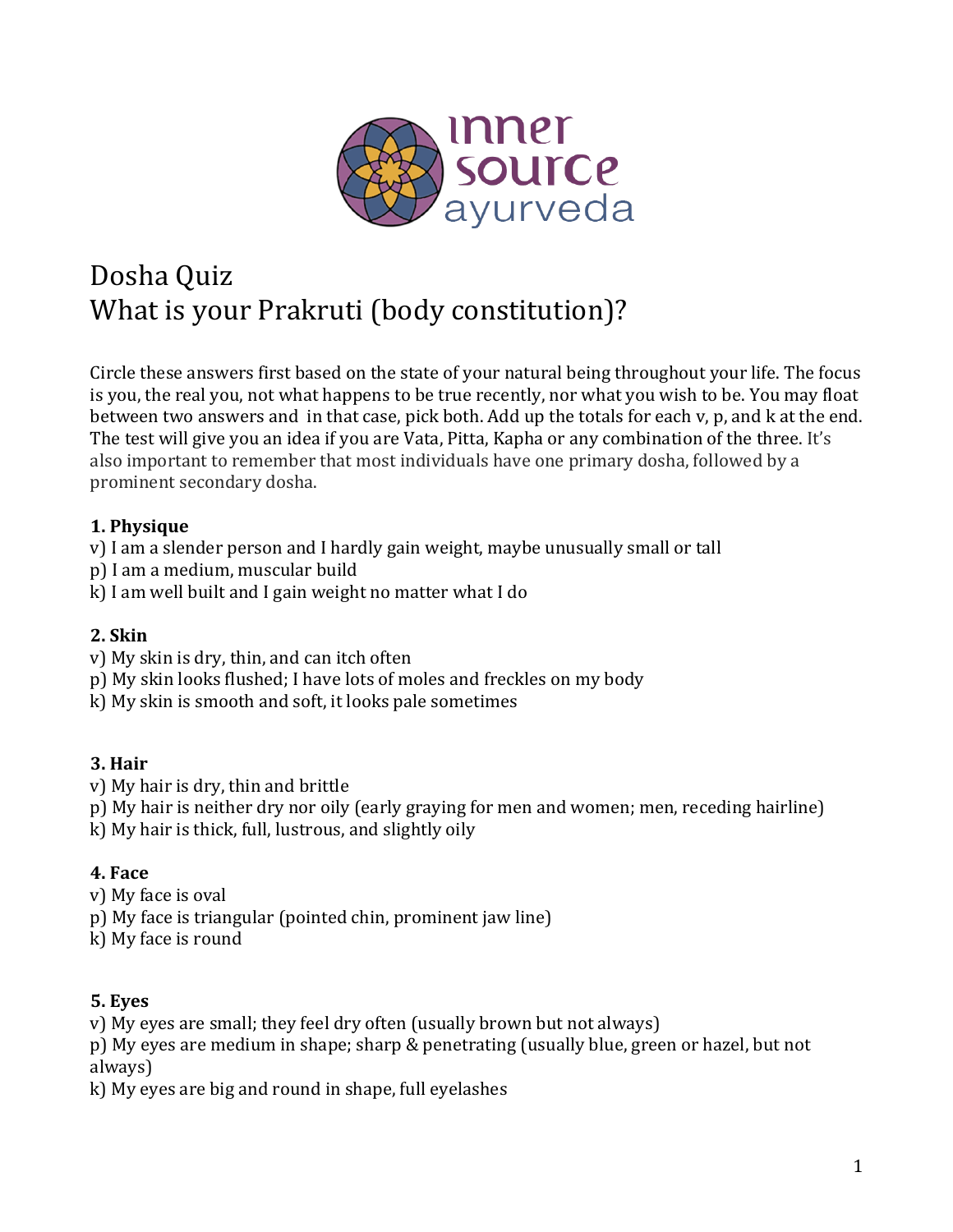## **6. Hands**

v) My hands are generally dry, rough; slender fingers; dry nails

p) My hands are generally moist, pink; medium fingers; soft nails

k) My hands are generally firm, thick; thick fingers; strong  $&$  smooth nails (large wrist)

# **7. Joints**

v) My joints are small, prominent bones, and often crack

p) My joints are medium and loose

k) My joints are large, sturdy, with lots of muscle surrounding

# **8. Activities**

 $\mathbf v$ ) I am a very active person (always on the go, mind constantly thinking)

p) I like to think and plan before I do anything

 $k$ ) I am steady and graceful (I don't like to rush)

## **9.** Actions

v) I walk fast and talk fast

p) My actions are very thoughtful and precise

 $k$ ) I like a slower pace and I take my time to accomplish things

# **10. Sleep**

v) I do not sleep soundly at night. I tend to toss and turn. I wake up early in the morning

p) I am a light sleeper but if something wakes me up, I can go back to sleep easily

k) I am a heavy sleeper and tend to sleep long hours.

## **11. Appetite**

v) Varies, sometimes I feel hungry, sometimes not, I feel anxious if I don't eat

p) I always feel hungry at mealtimes. If I don't eat I get irritable and angry

 $k$ ) I don't feel very hungry. I can go without food easily for a day (but I like to eat)

## **12. Bowel Movement**

v) I tend to have constipation and can go a day or two without a bowel movement

p) I am regular and sometimes stools are loose (tend more towards loose stool)

 $k$ ) I have no problem. I wake up to go to the bathroom.

## **13. Voice**

v) My voice tends to be high pitched, weak or hoarse

p) I have a strong voice, I may get loud sometimes

 $k$ ) My voice is deep, melodious and has good tone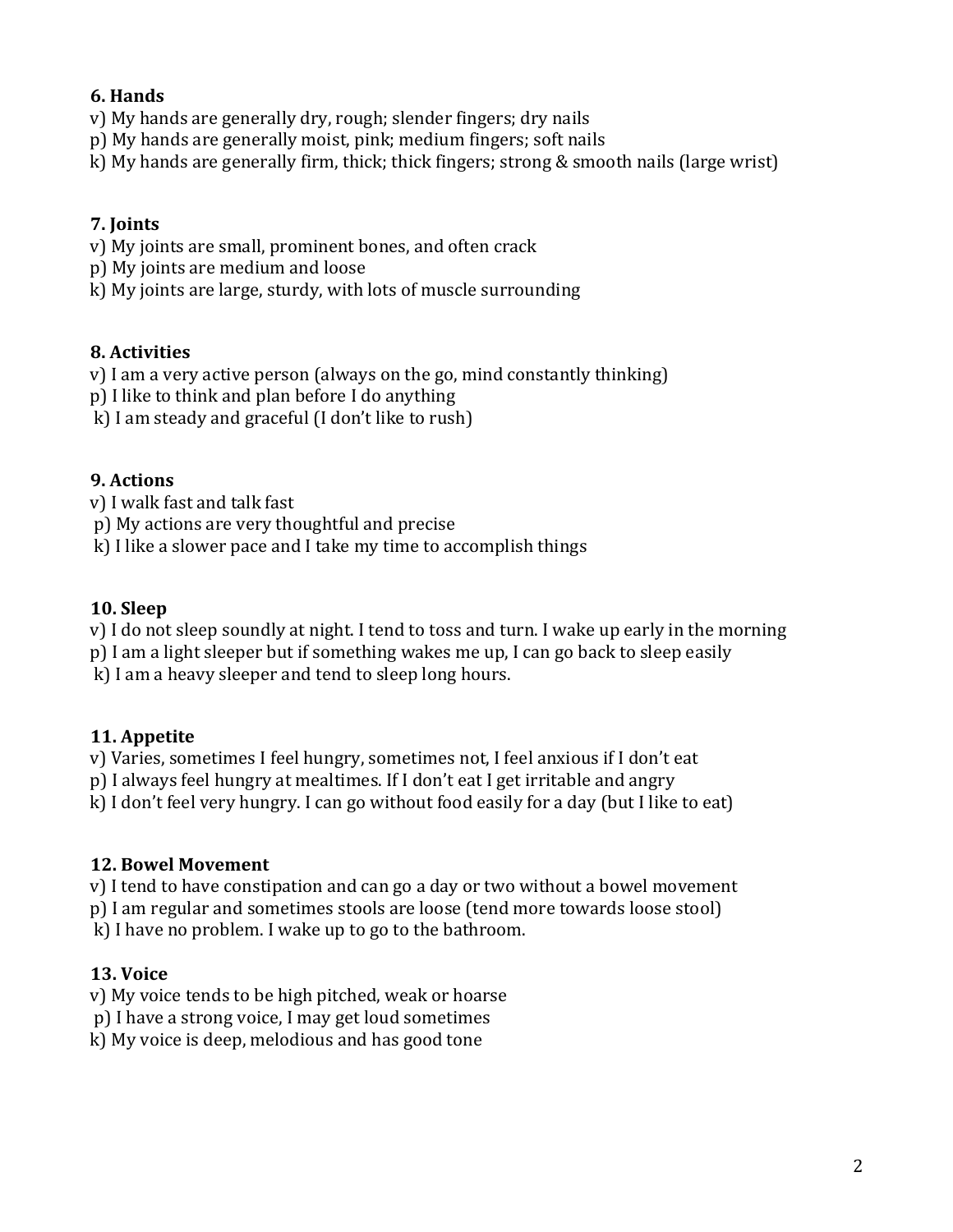#### **14. Emotions**

- v) I am a born worrier, I often feel anxious and nervous
- p) If things don't happen my way, I feel irritable and angry
- k) I am a happy person, very caring and loving but can get depressed

#### **15. Weather Preference**

- v) I love warm and humid weather
- p) I enjoy cool weather, I dislike a warm climate and get overheated
- k) I like warm but dry weather

#### 16. Sweating

- v) I sweat little but not much
- p) I sweat profusely and it might have an unpleasant odor
- k) I never sweat, unless working very hard

#### **17. Memory**

- v) I remember quickly and forget quickly
- p) I remember what I want to remember and never forget
- k) It takes me a while to remember, but once I do I never forget

## 18. Actions

- v) I tend to be spontaneous
- p) I am a list maker. I like to plan
- $k$ ) I don't like to plan, I prefer to follow others

#### **19. Stamina**

v) I like to do things in spurts and I get tired very easily

p) I have medium stamina

k) I can work long hours and maintain good stamina

#### **20. Mind**

- v) My mind gets restless easily (it starts racing)
- p) I get impatient easily
- k) It takes a lot to make me mad. I usually feel very calm

#### **21. Decision Making**

- v) I change my mind more often and will take time to make a decision
- p) I can make a decision easily and stick with it
- k) I want others to make the decisions

#### **22. Personality**

v) "can I change my mind"